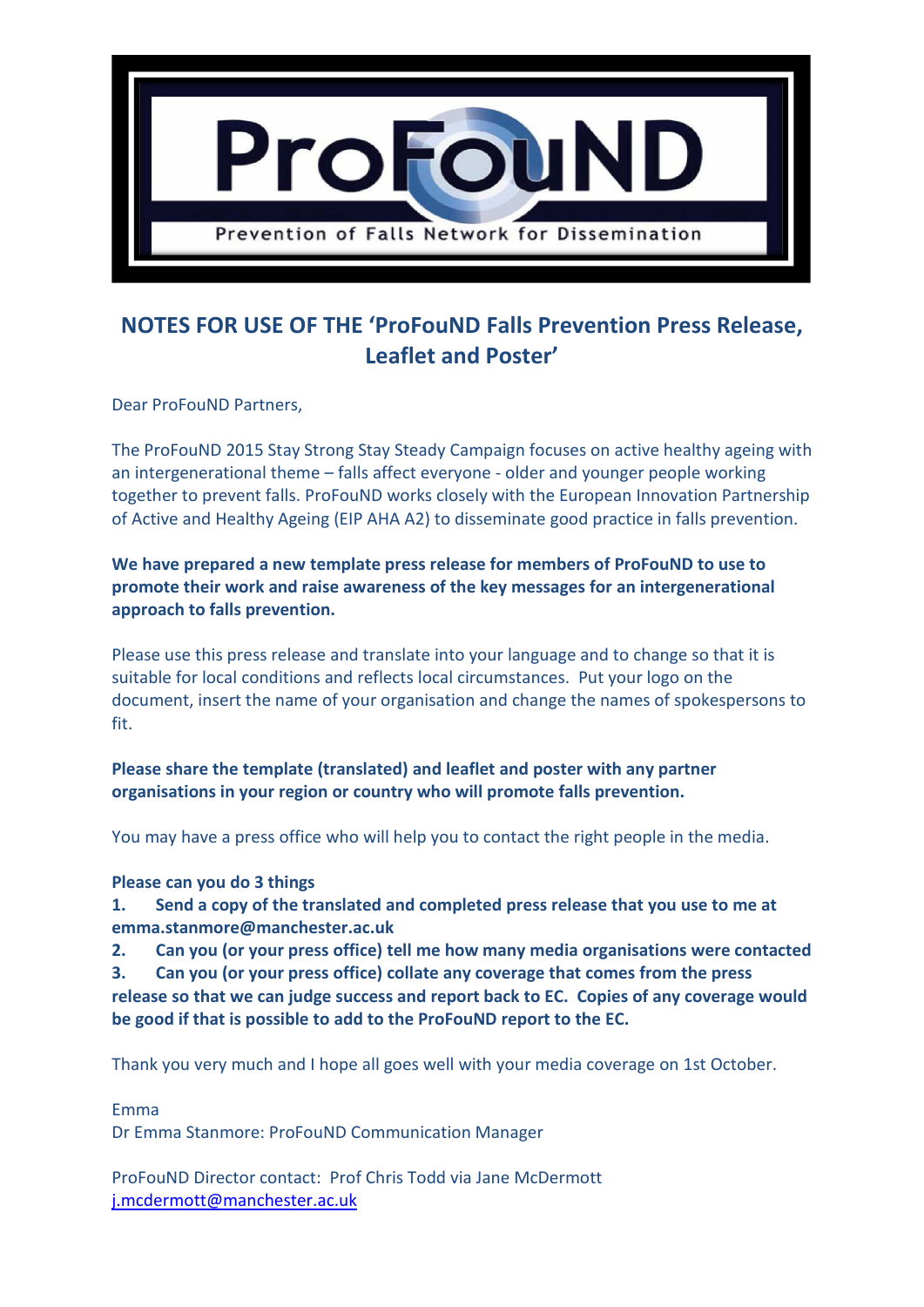## **Press release: Europe-wide 'Stay Strong and Stay Steady' campaign to get the whole family involved in preventing falls among older people**

Ahead of International Day of Older Persons (1 October) experts at **[ENTER NAME OF YOUR ORGANISATION]** The University of Manchester, are raising awareness of strength and balance programmes, which can halve the risk of falls and potentially prevent many thousands of injuries each year.

Falls are a serious problem that affect a third of people aged 65 and over every year, and are the biggest cause of accidental death for older people, costing the NHS over £2 billion a year (Add cost information from your country and/or local costs if available or substitute for '**with substantial costs to the health service'**).

The effects of a fall go beyond the person who falls and can have a negative economic and emotional impact on the whole family. A fall can result in a loss of confidence and social isolation as well as increasing the family's worry about the health, safety, and mortality of the older person.

Often, older people feel that falls are unavoidable, but a wealth of evidence from experts across Europe has repeatedly shown that, in most cases, the cause is preventable and the new campaign is intended to get the whole family involved in promoting this message.

The University of Manchester (your institution) is part of ProFouND: the Prevention of Falls Network for Dissemination - a European Commission-funded network aiming to provide the best falls prevention and healthy ageing advice to help prevent falls among older people across Europe.

Ahead of International Day of Older Persons on 1 October, ageing experts at The University of Manchester (insert your institution here) are leading a 'Stay Strong, Stay Steady' campaign to raise awareness in younger as well as older people of the key actions that can prevent falls, so that all generations are informed and take action.

(Add your expert) Dr Emma Stanmore, from The University of Manchester, said: "We are calling on older and younger people to work together to raise awareness of how to best prevent falls and promote healthy ageing".

"Everyone can help to reduce this preventable and serious problem and the first step is to break the myth that falls are unavoidable. With some simple methods such as helping more older people to undertake regular strength and balance exercises, and safety checking their homes, over a million falls could be prevented each year."

[Professor Chris Todd,](http://directory.manchester.ac.uk/advanced.php?dn=cn%3DChris+Todd%2Bumanroleid%3D9203%2Cou%3DNursing+and+Midwifery%2Cou%3DSchool+of+Nursing%5C%2C+Midwifery+%26+Social+Work%2Cou%3DFaculty+of+Medical+%26+Human+Sciences%2Cou%3DPeople%2Co%3DUniversity+of+Manchester%2Cc%3DGB&employeeType=STAFF&action=read&form_input=Submit) overall project leader of the ProFouND network based at The University of Manchester, said: "We know from the strong evidence how to prevent falls by targeting risk factors such as poor balance but the issue now is getting the message across to individuals at risk and their families and friends.

ProFouND is leading a European Falls Prevention Campaign across 12 countries to spread the important message about how falls can best be prevented."

"We are providing materials on how to run success local campaigns and factsheets on key areas such as bone health and specific exercises so that the most up to date evidence is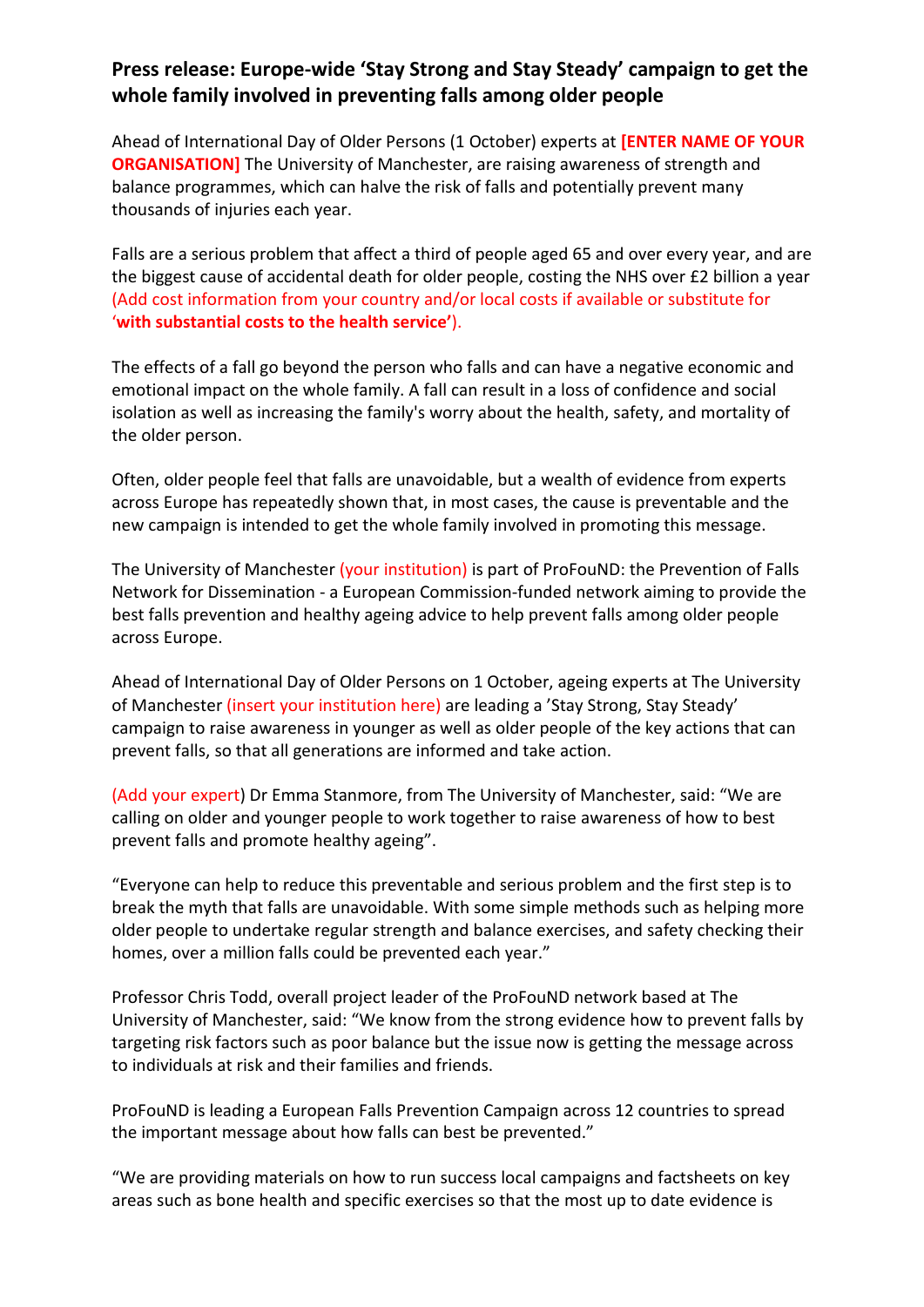accessible to all. We have also trained exercise instructors in 35 regions across Europe to promote the benefits of strength and balance exercises for older people to prevent falls."

**Families can get involved by:**

- **Checking for strength and balance classes in your local area and promoting them to your older relative or friend**
- **Checking homes for hazards such as rugs, poor lighting and loose cables**
- **Encouraging annual eyesight and hearing checks**
- **Requesting a GP or pharmacist to review your relatives or friend's medication every six months**
- **Encouraging a diet high in Vitamin D or time outside in natural sunlight to improve bone health (eating oily fish, eggs or take supplements)**
- **Being active together and encouraging physical activity– playing exercise videogames, gardening or shopping**
- **Planning family activities and active holidays together**

(Add a case study from your area if you have one) Ninety-year-old Robert, from Manchester, says he is living proof that increasing activity levels can help. "I was falling frequently and stopped going out until I was seen by a physiotherapist and took part in a strength and balance exercise programme. I am now stronger than I have been for years and have been able to go outside to see my friends again which I thought might never happen".

(Add event if you have one) Researchers and health professionals from The University of Manchester are participating in a number of events related to the campaign including a celebration of International Older Person's Day. This is taking place from 11am to 1pm in St Mary's Parish Centre on Elbow Street, Levenshulme. This will include an information and wellbeing 'marketplace' followed by activities and workshops featuring dance, music, sports and games.

More information about how to effectively prevent falls can be found at www.ProFouND.eu.com

ENDS

Notes for editors

(Add your contact) For further information or to request an interview with Dr Stanmore or Professor Todd, please contact Jamie Brown | Media Relations Officer | Faculty of Medical and Human Sciences |The University of Manchester | Manchester Academic Health Sciences Centre (MAHSC) Tel. +44 (0)161 275 8383 | Email: [jamie.brown@manchester.ac.uk](mailto:jamie.brown@manchester.ac.uk)

(Add your organisations details)

[ProFouND: The Prevention of Falls Network for Dissemination](http://www.profound.eu.com/) is an EC-funded initiative dedicated to bring about the dissemination and implementation of best practice in falls prevention across Europe. Led by The University of Manchester. ProFouND comprises 21 partners from 12 countries, and associate members from a further ten countries.

ProFouND aims to influence policy to increase awareness of falls and innovative prevention programmes amongst health and social care authorities, the commercial sector, non